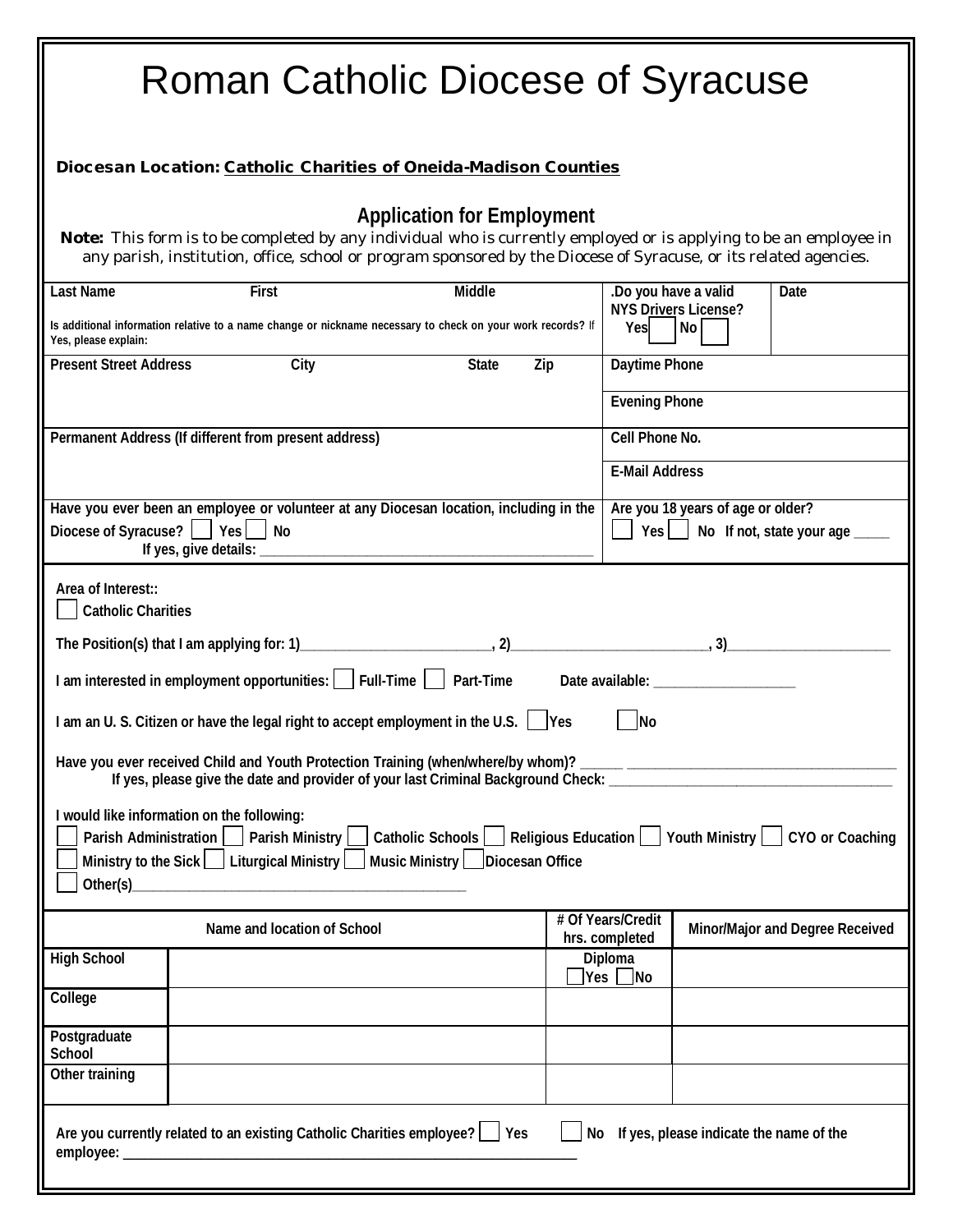**The** *Diocese of Syracuse commits itself to a continued policy that there be no unlawful discrimination because of race, color, sex, national origin, marital status, an individual's disabilities, age, criminal record, genetic predisposition, or carrier status. This policy will apply to all situations, which oversee the consideration and movement of personnel.* 

## **EMPLOYMENT and VOLUNTEER ACTIVITIES –**

Please list all present and former employment and volunteer activities beginning with your present or most recent position. Use additional pages if needed. If you desire, you may attach a resume or curriculum vitae.

| <b>Company/Organization Name</b>                                 |                                                                                                                         | <b>Phone</b>                                                                                                   |  |  |  |
|------------------------------------------------------------------|-------------------------------------------------------------------------------------------------------------------------|----------------------------------------------------------------------------------------------------------------|--|--|--|
| <b>Address</b>                                                   |                                                                                                                         | When (Month & Year)<br><b>From</b><br>To                                                                       |  |  |  |
| <b>Title</b>                                                     | <b>Paid or Volunteer</b>                                                                                                | <b>Reason for leaving</b>                                                                                      |  |  |  |
| <b>Duties</b>                                                    |                                                                                                                         |                                                                                                                |  |  |  |
|                                                                  |                                                                                                                         |                                                                                                                |  |  |  |
| <b>Company/Organization Name</b>                                 |                                                                                                                         | <b>Phone</b>                                                                                                   |  |  |  |
| <b>Address</b>                                                   |                                                                                                                         | When (Month & Year)<br>From<br>To                                                                              |  |  |  |
| <b>Title</b>                                                     | <b>Paid or Volunteer</b>                                                                                                | <b>Reason for leaving</b>                                                                                      |  |  |  |
| <b>Duties</b>                                                    |                                                                                                                         |                                                                                                                |  |  |  |
|                                                                  |                                                                                                                         |                                                                                                                |  |  |  |
| <b>Company/Organization Name</b>                                 |                                                                                                                         | Phone                                                                                                          |  |  |  |
| <b>Address</b>                                                   |                                                                                                                         | When (Month & Year)<br><b>From</b><br>To                                                                       |  |  |  |
| <b>Title</b>                                                     | <b>Paid or Volunteer</b>                                                                                                | <b>Reason for leaving</b>                                                                                      |  |  |  |
| <b>Duties</b>                                                    |                                                                                                                         |                                                                                                                |  |  |  |
|                                                                  |                                                                                                                         |                                                                                                                |  |  |  |
| <b>Company/Organization Name</b>                                 |                                                                                                                         | Phone                                                                                                          |  |  |  |
| <b>Address</b>                                                   |                                                                                                                         | When (Month & Year)<br><b>From</b><br>Τo                                                                       |  |  |  |
| <b>Title</b>                                                     | <b>Paid or Volunteer</b>                                                                                                | <b>Reason for leaving</b>                                                                                      |  |  |  |
| <b>Duties</b>                                                    |                                                                                                                         |                                                                                                                |  |  |  |
|                                                                  |                                                                                                                         |                                                                                                                |  |  |  |
| Have you served in the Armed Forces of the United States? Yes No | <b>Branch</b>                                                                                                           | Period of Active Duty _<br>to_                                                                                 |  |  |  |
| Position at Discharge _____________________                      |                                                                                                                         | Date of Final Discharge ____________                                                                           |  |  |  |
|                                                                  |                                                                                                                         | REFERENCES - Please include two (2) professional references including your most recent supervisor. If you have |  |  |  |
|                                                                  | resided in this area for less than 2 years, please provide at least one reference from your previous area of residence. |                                                                                                                |  |  |  |
|                                                                  |                                                                                                                         |                                                                                                                |  |  |  |
|                                                                  |                                                                                                                         |                                                                                                                |  |  |  |
|                                                                  |                                                                                                                         |                                                                                                                |  |  |  |
|                                                                  |                                                                                                                         |                                                                                                                |  |  |  |
|                                                                  |                                                                                                                         |                                                                                                                |  |  |  |
|                                                                  |                                                                                                                         |                                                                                                                |  |  |  |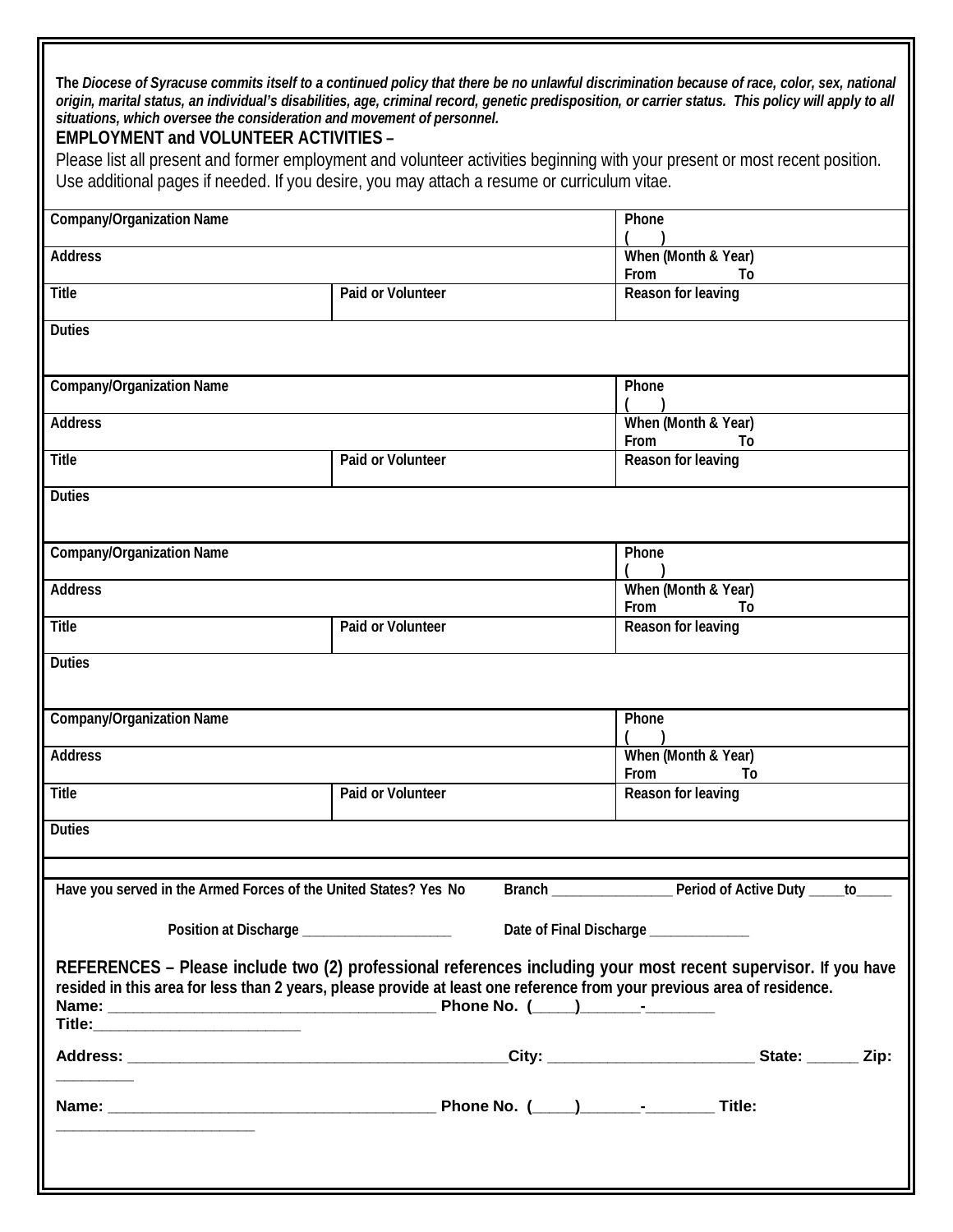| Address: Analysis and the contract of the contract of the contract of the contract of the contract of the contract of the contract of the contract of the contract of the contract of the contract of the contract of the cont                                                                                                                                                                                                                          |                                              |  |
|---------------------------------------------------------------------------------------------------------------------------------------------------------------------------------------------------------------------------------------------------------------------------------------------------------------------------------------------------------------------------------------------------------------------------------------------------------|----------------------------------------------|--|
|                                                                                                                                                                                                                                                                                                                                                                                                                                                         |                                              |  |
|                                                                                                                                                                                                                                                                                                                                                                                                                                                         |                                              |  |
| If you have special skills to share please complete the following, where applicable:<br><b>Medical</b><br><b>Biblical Studies</b><br><b>Prayer Leader</b>                                                                                                                                                                                                                                                                                               | Professional Counselor   Law/Law Enforcement |  |
| Marketing/Sales   Music/Art   Computer, which skills? ____________   Retreat Team   Teacher/Trainer                                                                                                                                                                                                                                                                                                                                                     |                                              |  |
| Carpentry/Plumbing   Development/Finance   Program Design   Language________   Other: _____________                                                                                                                                                                                                                                                                                                                                                     |                                              |  |
|                                                                                                                                                                                                                                                                                                                                                                                                                                                         | <b>IMPORTANT – PLEASE READ THIS</b>          |  |
| All applicants must complete question IV. You must complete questions I, II, & III only if the position(s) for<br>which you are applying will involve contact with children or other vulnerable individuals, i.e. elderly,<br>mentally or emotionally handicapped, etc. Such positions include but are not limited to coaching,<br>counseling, maintenance, religious education, youth ministry, and service/ministry to anyone under the<br>age of 18. |                                              |  |
| Has a civil complaint ever been filed against you that alleged sexual misconduct or child abuse by you or your<br>participation in or facilitation of such activities (including internal complaints given to management or supervisors at places<br>of employment)? $\Box$ Yes $\Box$ No                                                                                                                                                               |                                              |  |
| If yes, explain. Please provide the date, nature, and place of the incident leading to the complaint; where the complaint was<br>filed; disposition of the complaint; and identify by name and title the person(s) who investigated the complaint.                                                                                                                                                                                                      |                                              |  |
| Do you presently serve, or have you ever served, as a volunteer for any organization, entity or group in which you had<br>II.-<br>contact with children or other vulnerable populations (e.g., elderly, mentally or emotionally handicapped, etc.)?<br>Yes<br>No                                                                                                                                                                                        |                                              |  |
| If yes, please provide the name, address, and phone number of the organization, period of volunteer service, supervisor's<br>name; and briefly describe your activities and/or duties.                                                                                                                                                                                                                                                                  |                                              |  |
| III. Have you ever chosen not to renew or continue any employment or volunteer service, had your employment or<br>volunteer service terminated, or been subject to any disciplinary action, for reasons relating to allegations of sexual<br>misconduct or child abuse by you?   Yes<br>– INo                                                                                                                                                           |                                              |  |
| If yes, please explain. Please include in your explanation the date, nature, and place of the occurrence(s) or allegations(s)<br>and the disposition of the matter(s). Also, identify your employer and supervisor at the time by name, address and                                                                                                                                                                                                     |                                              |  |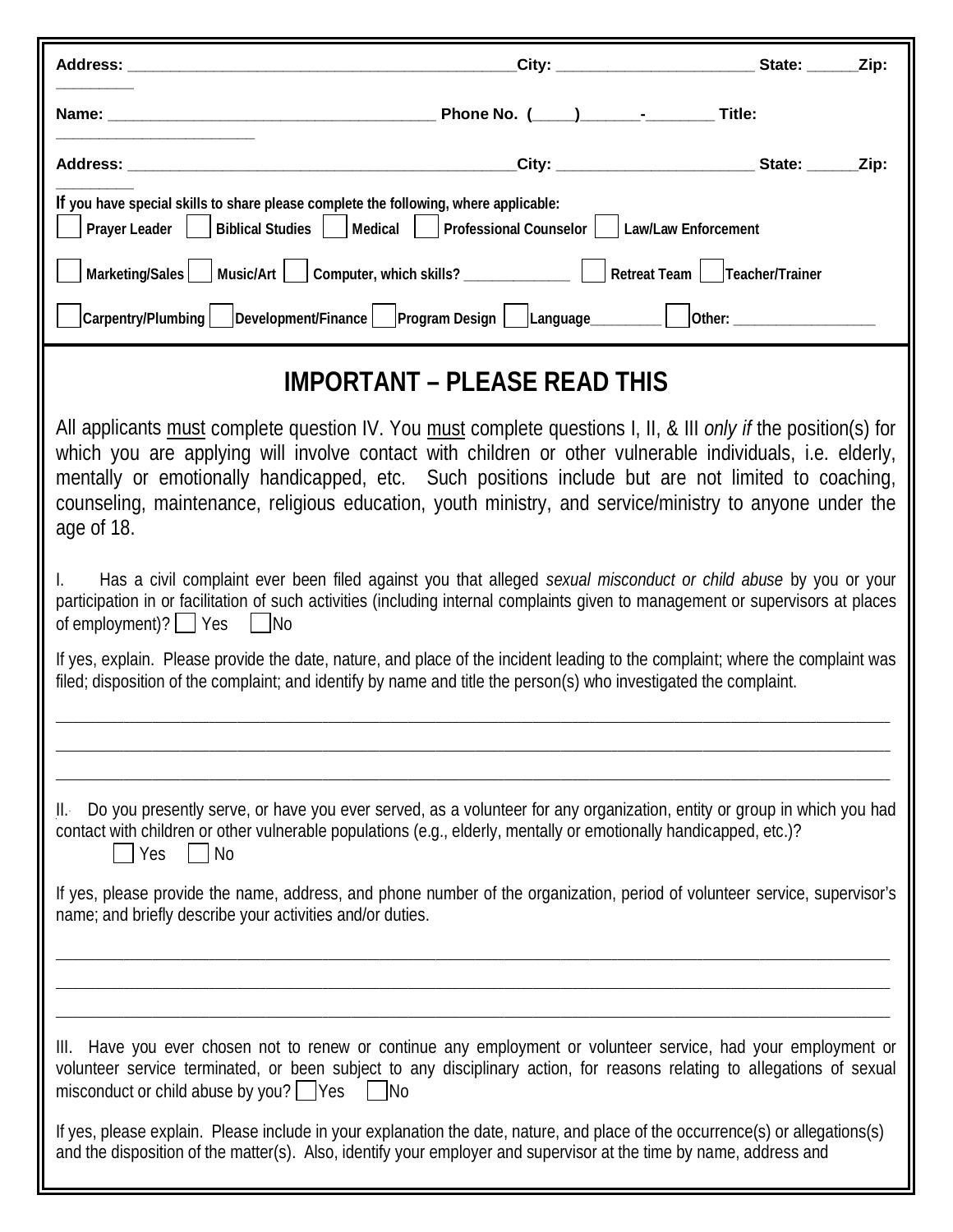| telephone number.                                                                                                                                                                                                                                                                                                                                                                                                                                                                                                                                                                                                                                                                                                                 |  |  |  |  |
|-----------------------------------------------------------------------------------------------------------------------------------------------------------------------------------------------------------------------------------------------------------------------------------------------------------------------------------------------------------------------------------------------------------------------------------------------------------------------------------------------------------------------------------------------------------------------------------------------------------------------------------------------------------------------------------------------------------------------------------|--|--|--|--|
|                                                                                                                                                                                                                                                                                                                                                                                                                                                                                                                                                                                                                                                                                                                                   |  |  |  |  |
|                                                                                                                                                                                                                                                                                                                                                                                                                                                                                                                                                                                                                                                                                                                                   |  |  |  |  |
| Have you ever been convicted of a criminal offense (felony or misdemeanor)?<br>IV.<br>Yes<br>No                                                                                                                                                                                                                                                                                                                                                                                                                                                                                                                                                                                                                                   |  |  |  |  |
| If yes, please explain. Please include in your explanation the date and place of any conviction, and the crime for which you<br>were convicted.                                                                                                                                                                                                                                                                                                                                                                                                                                                                                                                                                                                   |  |  |  |  |
|                                                                                                                                                                                                                                                                                                                                                                                                                                                                                                                                                                                                                                                                                                                                   |  |  |  |  |
|                                                                                                                                                                                                                                                                                                                                                                                                                                                                                                                                                                                                                                                                                                                                   |  |  |  |  |
| IMPORTANT: By my signature below, I certify that the information provided in this application is true, correct and<br>complete. If employed or accepted as a volunteer, any misstatement or omission of fact on this application may result in my<br>dismissal. I grant permission to check my background and references and release the Diocese of Syracuse and Diocesan<br>locations from any and all resultant liability. If welcomed as an employee, I will abide by the "Child and Youth Protection<br>Policy and the other policies and procedures of the Diocese of Syracuse. I understand that acceptance of an offer of to<br>volunteer does not create any obligation upon the diocese to permit my continuing service. |  |  |  |  |
| I further understand that while not all positions are security sensitive I acknowledge that all persons who will have contact<br>with children are required to undergo a criminal background check and "Child and Youth Protection Training."                                                                                                                                                                                                                                                                                                                                                                                                                                                                                     |  |  |  |  |
| I will be required to furnish proof of identity in association with the Criminal Background Check.                                                                                                                                                                                                                                                                                                                                                                                                                                                                                                                                                                                                                                |  |  |  |  |
| Signature:<br>Date: <b>Date</b>                                                                                                                                                                                                                                                                                                                                                                                                                                                                                                                                                                                                                                                                                                   |  |  |  |  |
|                                                                                                                                                                                                                                                                                                                                                                                                                                                                                                                                                                                                                                                                                                                                   |  |  |  |  |
| To this application please attach your resume and a letter of introduction                                                                                                                                                                                                                                                                                                                                                                                                                                                                                                                                                                                                                                                        |  |  |  |  |
| If you have other skills that will aide you in this role please list them:                                                                                                                                                                                                                                                                                                                                                                                                                                                                                                                                                                                                                                                        |  |  |  |  |
| Any correspondence, interview notes and the results of the criminal background check and reference checks will<br>be filed with this application.                                                                                                                                                                                                                                                                                                                                                                                                                                                                                                                                                                                 |  |  |  |  |
| <b>FOR STAFF:</b>                                                                                                                                                                                                                                                                                                                                                                                                                                                                                                                                                                                                                                                                                                                 |  |  |  |  |
| This application for employment was received on (date) _________________________<br>at                                                                                                                                                                                                                                                                                                                                                                                                                                                                                                                                                                                                                                            |  |  |  |  |
|                                                                                                                                                                                                                                                                                                                                                                                                                                                                                                                                                                                                                                                                                                                                   |  |  |  |  |
|                                                                                                                                                                                                                                                                                                                                                                                                                                                                                                                                                                                                                                                                                                                                   |  |  |  |  |